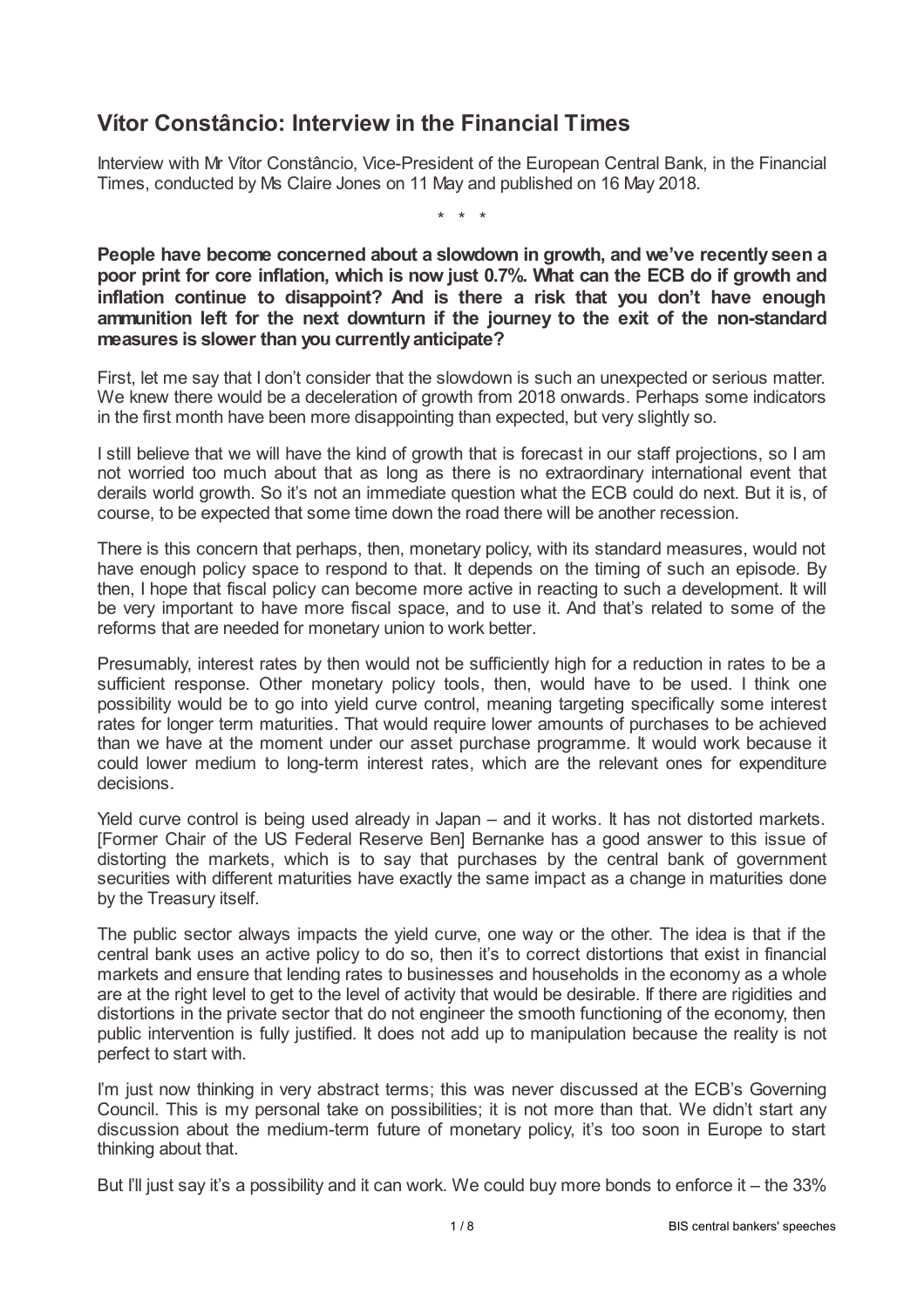limit [that the ECB has on buying all of the outstanding stock of a country's government bonds] is a self-binding decision by the Governing Council. That decision could be slightly changed, theoretically, of course.

#### **What about the use of the other non-standard measures? There is a view that some of the tools, such as the Outright Monetary Transactions (OMT) programme, are closely linked with the current ECB leadership and not as much with the ECB itself.**

It's important to underline that the unconventional measures that we used – all of them are now part of the ECB toolkit.

So in the future, if ever we face again stressful situations in the euro area, the ECB would have no excuse not to use such instruments to stabilise the situation.

That I wanted to repeat: it would be virtually impossible, if such a stressful situation occurred again, for the ECB to ignore that these instruments are effective, legal and part of the toolkit.

People are important of course, but this transcends people.

### **What are you going to be watching in the coming months, fromoutside the ECB, in terms of trying to judge the health of the eurozone economy?**

The real activity indicators [such as purchasing managers' indices] are very important, but in view of our ultimate objective the way inflation will continue to react will be also very important. Our staff projections indicate that inflation could be subdued in the first part of the year and could increase a bit in the second half of the year. So we hope that this will materialise, in order to ensure that what we forecast in the projections for the years to come will really happen.

#### **What are your expectations for the June European Council meeting?**

I hope I am wrong, but unfortunately I am not expecting much from the next summit. The European economy is going through a good patch of growth. That, of course, always reduces government's motivations to take bold decisions. As Jean Monnet said, humans take important decisions only in a state of need. Which means in a state of crisis.

I expect, nevertheless, that the fiscal backstop for the Single Resolution Fund will be decided, and that there will be some kind of long-term promises about a European Deposit Insurance Scheme.

There is also an absence of a macroeconomic tool to automatically stabilise the economy. On fiscal policy, we need two things to address this gap.

First, we need coordination of national fiscal policies to become stricter and discussed more from the perspective of the euro area as a whole. This is a very important thing that should have already happened. The second thing is a type of macro stabilisation fund, along the lines of a rainy-day fund, like the IMF has proposed.

Let's see what happens. France has proposed something along these lines. There are also proposals on the table from others. That would be one of my priorities for reform.

#### **What about the other side of the coin? Germany and others are calling for risk reduction?**

First, I would say there has been a huge amount of risk reduction already. The periphery countries have undertaken huge adjustments; they've gone from big deficits, both in the budget and the external current account, to complying with EU rules.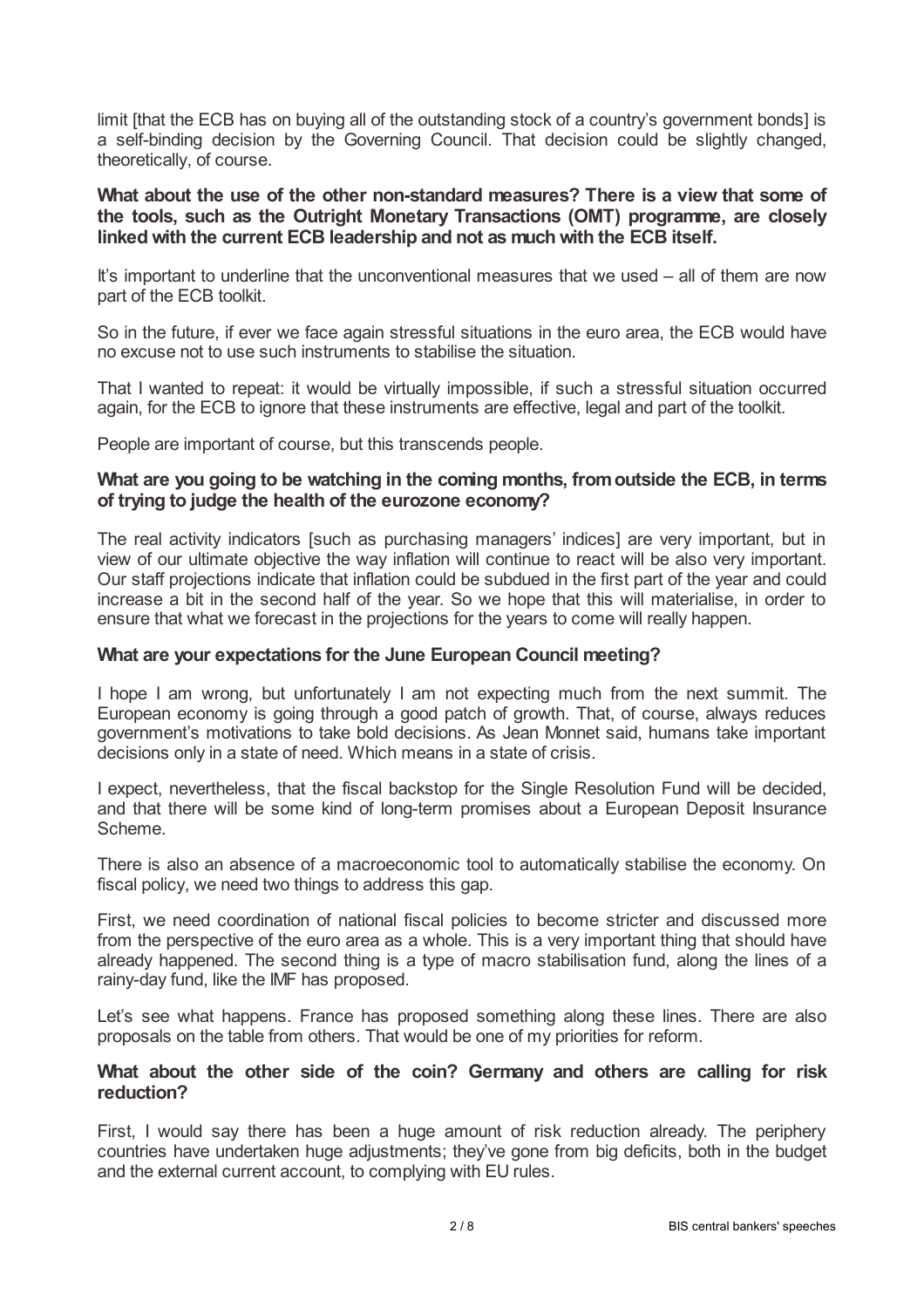All the countries that experienced an acute crisis – Greece, Ireland, Portugal and Spain – now have budgets with deficits below 3% of GDP and a positive primary balance in their current account, with the exception of Spain. Last year, Spain still had a primary deficit of 0.5%, but this year it is very likely that they will also make a surplus. In some cases, this adjustment in the primary balance was in the double-digits, which is huge.

Our analysis, and the IMF's, shows that the positive current accounts that all of these peripheral countries have built are the result of a structural adjustment. This is not about lower imports and weaker demand; it is about the improved performance of exports and structural adjustments. And that's very important.

Second, in terms of the banking sector, the capital level of banks everywhere has increased and the average common equity ratio of banks here is 14.3%. There is no bank below 11% in the euro area. That also represents a huge reduction of risk.

Then, third, there is the BRRD [Bank Recovery and Resolution Directive], which rules that if there will be any collapse of banks, then no bailouts by the public sector can be engineered – at least before there is a private bail-in of 8% of the total assets of the bank. So that's a big risk reduction for national government budgets and for taxpayers. Banks are also building up their bail-in-able securities. And the fact that the BRRD has to be applied before any loan by the European Stability Mechanism is made to a bank means that, very likely, there will not be any direct recapitalisation on a European level.

So there is a long list of things, not to mention the reduction in non-performing loans. NPLs have been subject to intense action by supervisors. The average amount of NPLs compared with the total amount of credit came down to 4.8% last year, from slightly above 8% in 2013. Of course, there are around 30 banks that still have higher – in some cases, much higher – NPL ratios, but the targets are there. And the banks beat their targets to reduce their bad loans last year. So it's working, it's going in the right direction.

In a nutshell, enough risk reduction has been achieved to justify introducing elements of risksharing in the banking union project.

## **And that would be a European Deposit Insurance Scheme?**

That would be EDIS and the backstop for the Single Resolution Fund, which, in practice, is not so important.

#### **Howdo you think this taking on of responsibilityfor banking supervision isworking?**

There are risks in everything, of course, but I have always been in favour of having banking supervision with the central bank. That has been the tradition in my country, and there are many good arguments for that.

Back in 2001 the Governing Council of the ECB, on the basis of a proposal coming from Tommaso Padoa-Schioppa, issued a short paper lining up the arguments for having supervision in a central bank. And if you read that paper, you will see that the set of arguments is heavily tilted towards favouring giving supervision to central banks. So it's a long-standing position.<sup>[1](#page-7-0)</sup>

<span id="page-2-0"></span>There are many advantages, including one that is not mentioned in the paper: supervision is not just about micro-supervision these days; it now has a macro-financial perspective, for which central banks are much better prepared than any other institution to handle. Central banks monitor developments in all segments of the financial system.

## **From reading your most recent speech, I had the impression that you thought austerity went much too far and the effects have been too drastic. Is that right?**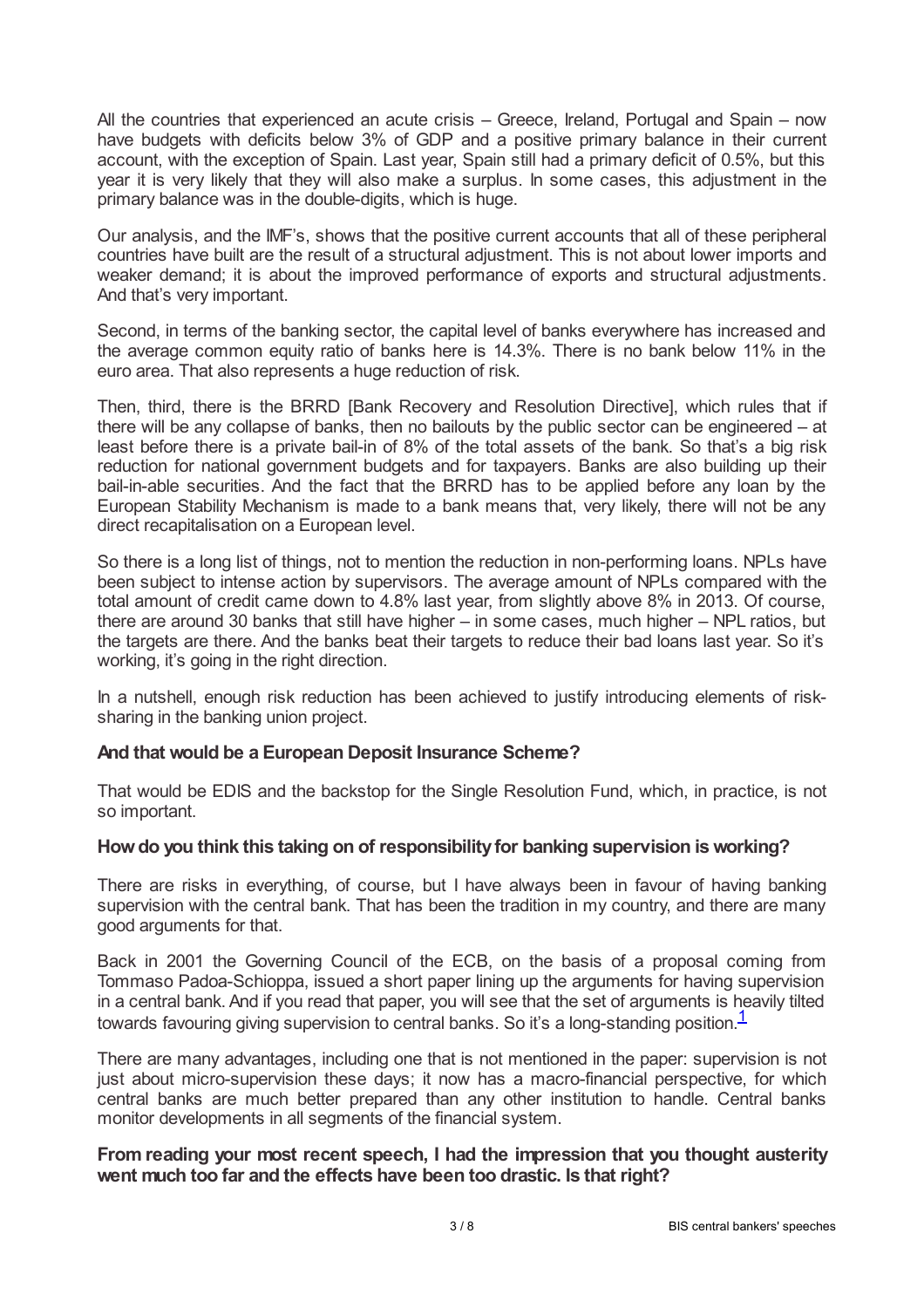Yes. And the main example of that is of course the case of Greece. No institution, not the Commission, not the ECB, not the IMF, ever thought possible – let alone planned for  $-$  a 25% drop in GDP in Greece. The first and second programmes for Greece were designed with a much more optimistic view on the cost of the adjustment.

So the adjustment programme was indeed too harsh. And also perhaps too mechanical, because what the programme didn't foresee was the total collapse of hope and expectations.

Then, at the same time, all countries in the euro area were reducing deficits, consolidating. That is, as I quote in my speech, the cause of the double-dip that we had in 2012, 2013, which should not have happened. And was the result of fiscal policy, not monetary policy.

#### **So whyare you so optimistic that next time it will be better, that fiscal policycan step into the breach during the next downturn?**

In the first place, I don't anticipate that we will have the sort of imbalances that we had at that time. Everyone has learned lessons and it's very unlikely that Member States' economies will become as imbalanced again.

The adjustment that the more stressed countries went through shows that those Members States are now able to work effectively in the framework of the Monetary Union. Both in terms of the fiscal rules and in terms of the sort of level of structural change that we have seen in the past few years.

## **Do you think it was a mistake for the ECB to become involved in the Troika?**

It was in a way unavoidable in view of the acuteness of the crisis we had, and good that it happened. Everyone wanted us to be there and we could not of course refuse what was then the expectation of everyone that we would help out with our expertise.

#### **To what degree do you think austerityand the crisis have influenced the current political mood?**

I think it plays a big role. I was just reading a paper written by three German economists on extreme politics, in a very good economic journal, about the political consequences of big recessions in [2](#page-7-1)0 countries from 1870 to the present day.<sup>2</sup>

<span id="page-3-0"></span>And indeed they show a correlation between extreme severe downturns and the political polarisation. Only in the case of financial crises during the ensuing five years, far-right parties increased on average their voting share by 30%. Far-left parties never benefited much from financial crises.

And so I'm not saying that the increase in populism, liberal democracy is some authoritarian drive, it's only the result of the economic crisis; there are other factors, but it's certainly a big one.

#### **Let's talk more about the crisis. Can you remember the first moment when you became concerned?**

I became concerned at the beginning of 2010, when, back in February, the budget deficits of several countries for 2009 were known and were higher than anyone expected. Particularly, of course in Greece, which recorded a deficit of 15% instead of an expected 5.6%, but also other countries. We started to feel the pressure in the bond market after that, so those were the first signs of something really becoming serious.

Then it intensified. We had a meeting of the Governing Council in Lisbon on 5 May, just a few weeks before I came here to the ECB. That was the day of the flash crash in Wall Street, with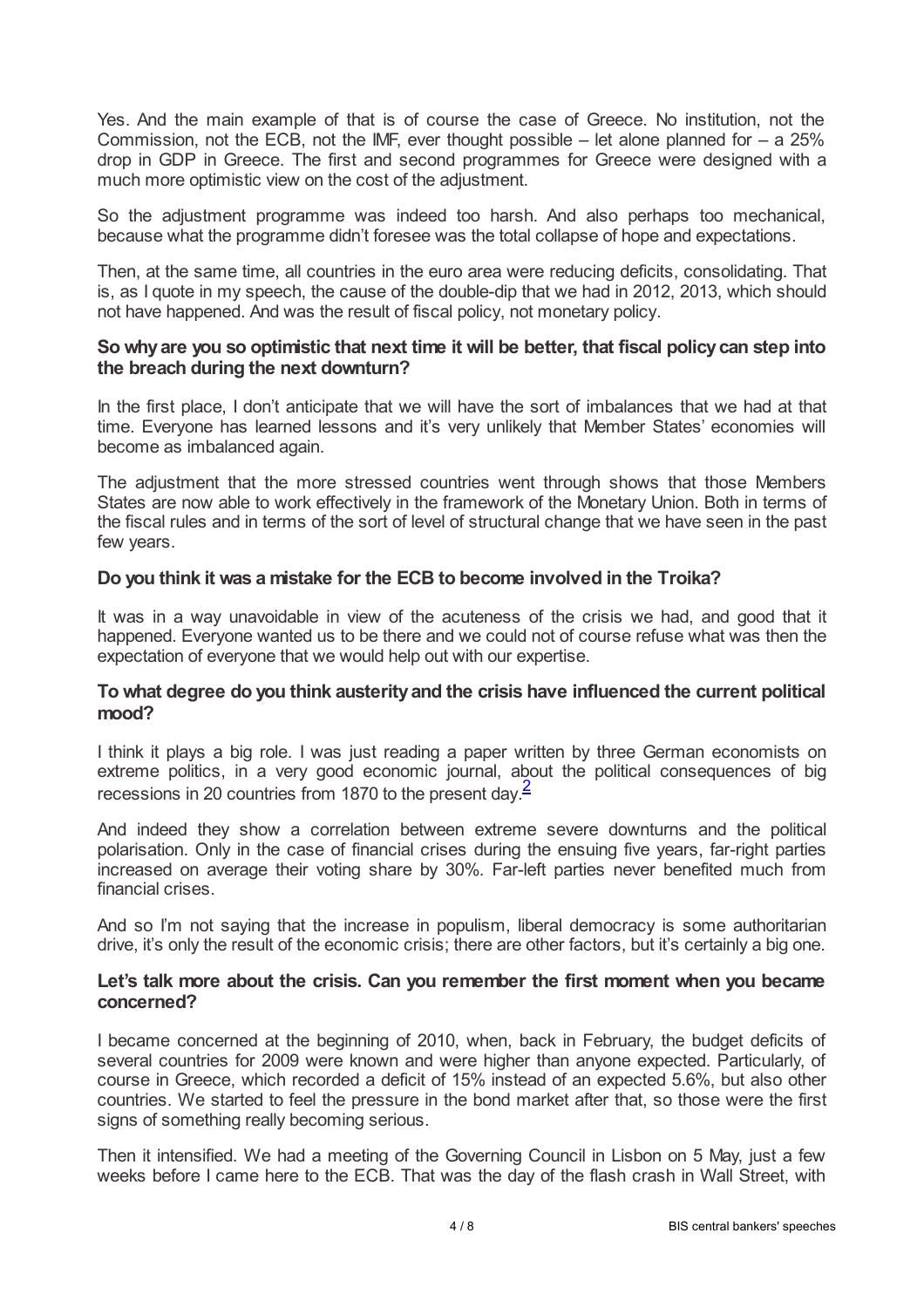huge repercussions in bond markets everywhere.

Shortly afterwards, we decided to create the Securities Markets Programme (SMP) to start purchasing government bonds of several countries. That was an important moment. And, of course, at the same time, there was then the big loan to Greece, the creation of the European Financial Stability Fund, so those months of May, June 2010 were crucial. We were very active and it was the first big manifestation of the crisis.

The peak of concern was more in the second half of 2011, first half of 2012, because that was when the markets, without any change in economic fundamentals, started to attack heavily the government debt of Spain and Italy. There was contagion and, at the end of 2011, I spoke about the ECB's analysis of this, which showed it was already influencing, for instance, the price of French debt. So indeed, it was a development that was quite dangerous.

We decided on a second round of the SMP, ended up with the OMT decision and injecting a big supply of liquidity, €1 trillion. It wasn't particularly the French contagion that forced it, more the continuation of the pressure in the bond markets throughout the first months of 2012. We had to do something more significant than just a second round of the SMP. It clearly seemed that was not enough.

These decisions, plus the decisions of the European summit of June 2012, ended the acute phase of the euro area's existential crisis.

#### **How have you seen the relationship with markets and with banks change during your 34 years in central banking?**

Back when I began, the European financial system was much more bank-based than it is now. That was true everywhere, but it was particularly true in Europe. Monetary policy was totally directed towards bank's behaviour.

In 1973 in the United Kingdom, you had limits to deposits, which was a new attempt to put some limit on banks' ability to expand their balance sheets. Many other European had credit ceilings. Italy, France, Portugal, Spain all had ceilings, some up to the end of the 1980s.

It was only after that that more market-based monetary policy instruments started to become more significant. The growing importance of markets and the liberalisation of the controls exerted by central banks on the activity of banks started to change monetary policy in Europe completely, especially since the 1990s.

We've ended up with the present inflation targeting regimes, using interest rates as the main tool to control the spectrum of market interest rates.

The importance of banks in financing the economy has continued to decline and this requires a change in approach in the future. All these new fields beyond banking require some degree of regulation that is still not there, and this in my view will become more and more clear as marketbased finance continues to grow to a huge size. The approach will need to become much more intrusive, and will be a return to the past in that respect.

#### **What will that entail?**

Controlling the excesses of finance cannot be achieved only with monetary policy interest rates. We need to expand the concept of leverage to other segments of the financial system, particularly synthetic leverage. I mean leverage which is not easily seen in the balance sheet, because it's built up with derivatives. It's not seen but it's very relevant for banks and for the economy, as we saw during the crisis.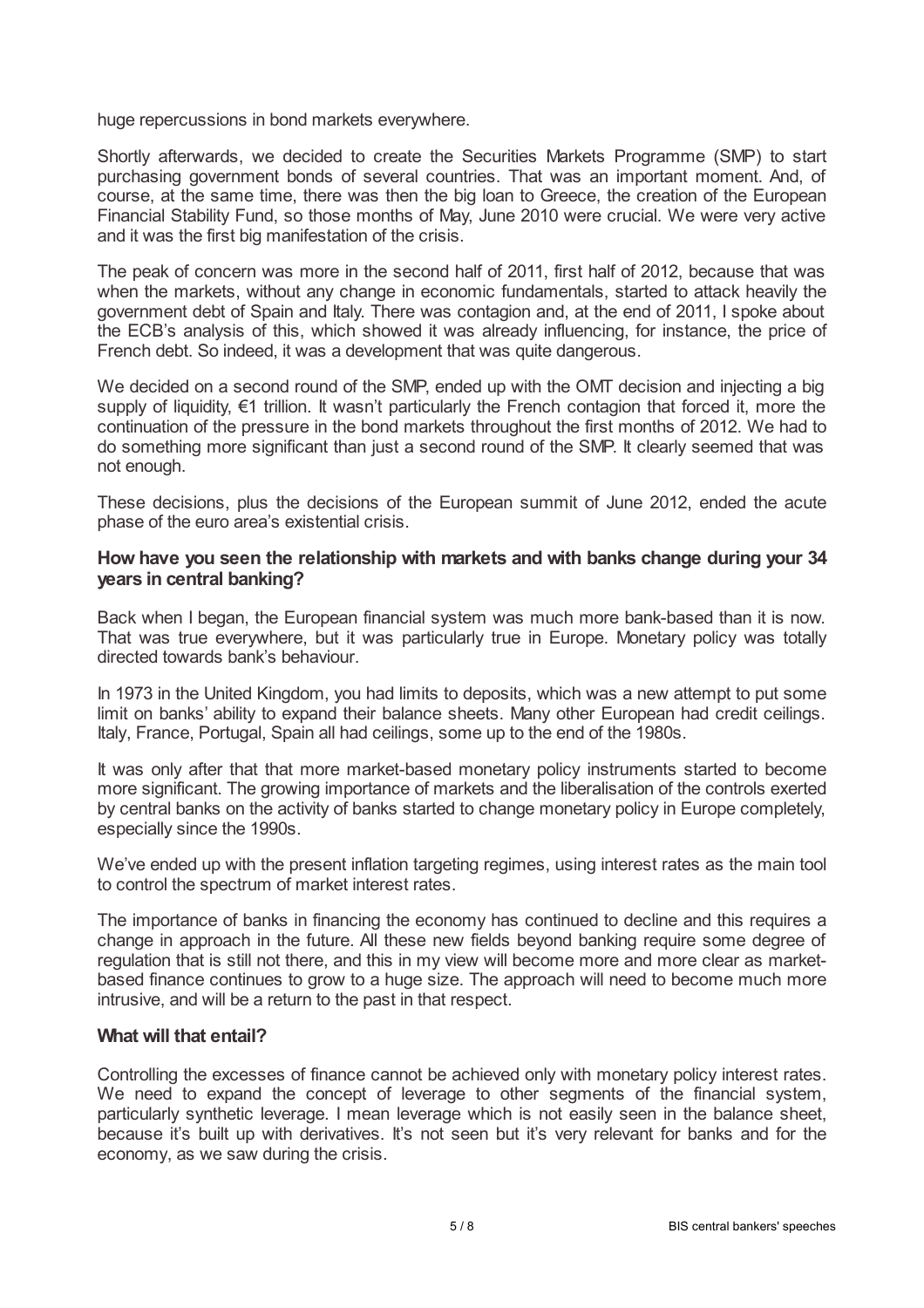The obstacles to regulating markets, and not just banks, are not so much technical; the obstacles are more political or ideological. It requires more regulation and supervision by not only central banks, but also in some cases governments. It is politicians that often need to enforce macroprudential measures, and in some countries some governments do not want to use them.

Another aspect that is different now is that we have in our economies too much finance. There is a strand of literature showing that after certain limits there are diminishing returns in the expansion of finance. And to tame these imbalances we will also need macroprudential measures.

#### **You have talked about the need to reformeconomics too. What do you have in mind?**

Big changes are happening, we are going in the right direction, but in my view we are not there yet.

The joke in the American camp at the beginning of the 1980s was that macro is just bad micro, meaning that the models had become dominated by the idea that agents make optimal economic decisions over infinite horizons into the future and that markets therefore tend to be selfequilibrating towards a single steady state.

Central banks' standard models – DGSE [Dynamic General Stochastic Equilibrium] models – have been transformed in many ways, but the 1980s view has still not fully disappeared.

This has to change. Economic agents clearly have finite horizons, which impact on their consumption decisions. People do not optimise and plan their lives up to their death. Nor does the financial sector play as important a part in models as it should. The possibility of multiple equilibria has also to be introduced; there are fallacies of composition, there are coordination failures.

All these elements have to become part and parcel of macroeconomics; macroeconomics is not just the aggregation of individual decisions by optimising agents, we should not just assume everything moves towards a general equilibrium of competitive markets.

The absolute minimum that has to happen is to rid macroeconomics of the imperialism of a certain type of microeconomic foundations; a new core model for macroeconomics has to emerge.

If agents act in different ways, we also have to address the question of income distribution. And fortunately there are already models, so-called HANK models, Heterogeneous Agents New Keynesian models, that consider this. There is a very nice paper in the latest NBER issue which is called "When Inequality Matters to Macro and Macro Matters for Inequality". So indeed, that places within macro the question of inequality – inequality which has been increasing too much in the past few decades.

Changes are being discussed and are taking place I just hope that progress could be quicker.

## **How does that impact central banking? We thought we could just target inflation, now you are saying the next generation has to consider all of these different preferences of agents, multiple equilibria, inequality...**

Well first of all, central banks will always focus mostly on control of inflation, or more broadly macroeconomic stabilisation. The regime of flexible inflation targeting will not change in the visible horizon, and that is because it allows central banks to take a medium-term perspective towards hitting the inflation target. The advantage of adopting this gradualist approach to reaching the target, is – as [leading monetary economist and former Riksbank official] Lars Svensson has demonstrated very convincingly – that you can allow for some consideration of stabilisation of the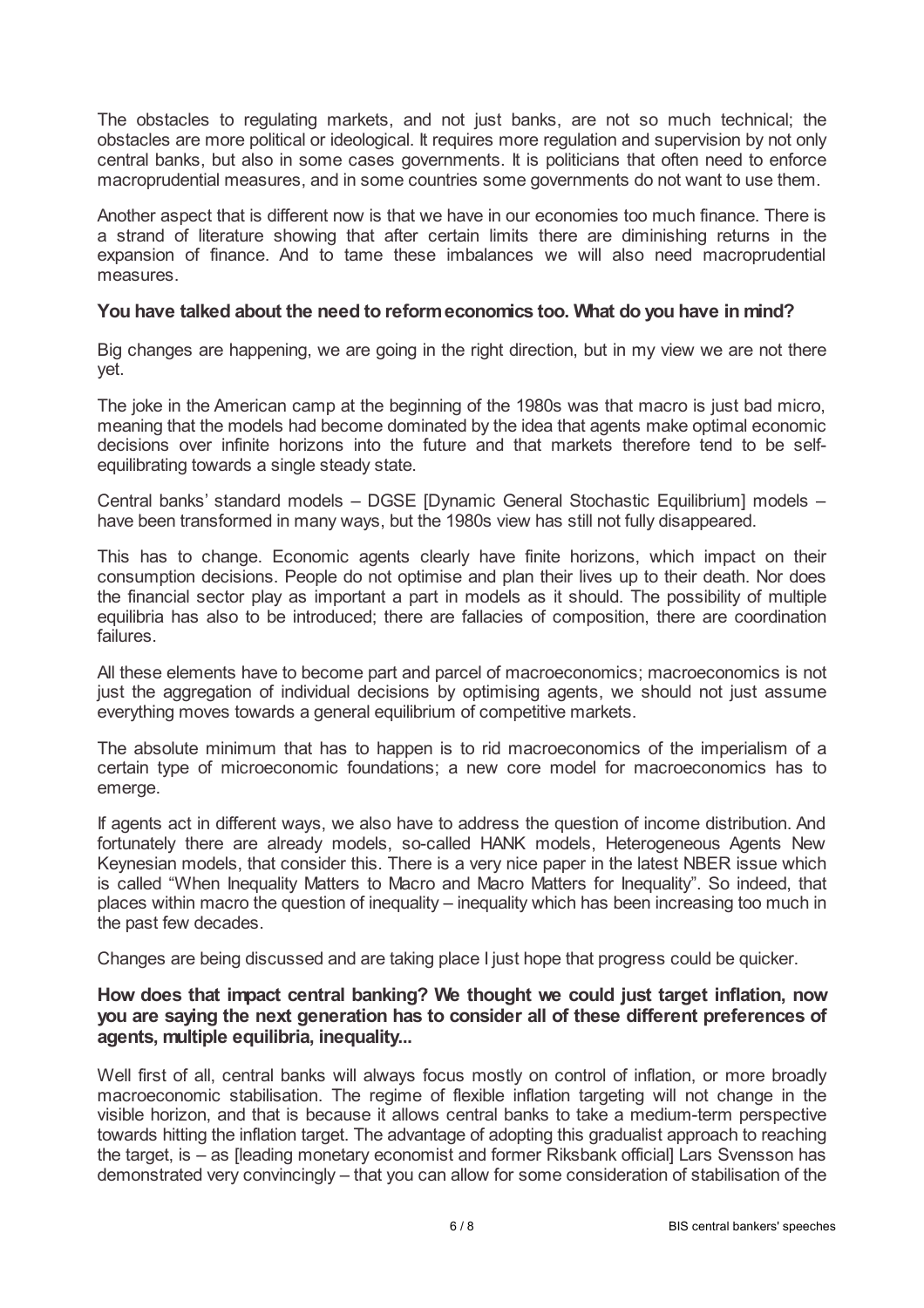economy in trying to move gradually towards the inflation target.

What will change are the models used to analyse the consequences of policy – and the set of instruments that will have to be used. Central banks in the future will have to respond in a different way if they want to achieve the overall objective of reasonable inflation and macroeconomic stabilisation.

The growing complexity of market-based finance and the change in the financial system will make it difficult for central banks to go back completely to the old, comfortable, traditional approach of having very lean balance sheets and just targeting the overnight money market rate.

The set of instruments will have to be broadened. Several have been used during the crisis, some of them just for very stressful periods of course, but they are now part of the toolkit.

#### **Do you thinkwhat you're saying is shared byother people on the Governing Council?**

I wouldn't speculate on that. This view is developing in academia everywhere and has been discussed extensively in [the Kansas City Federal Reserve's flagship conference in] Jackson Hole in 2016, for instance. So it's part of the ongoing discussion at the interface between academia and central banking.

### **Do you think the ECB has done enough to justify the impact of its policies on inequality? If we were to do quantitative easing (QE) again, would helicopter money be a better option?**

Helicopter money has never been a policy option. We are attentive to the question of inequality. I spoke in August last year to the European Economic Association about inequality and monetary policy, and since then further work has been done in the ECB to expand on what I said.

First, if we take into account the effects of QE and non-conventional monetary policy combined, we have shown that those effects on income as a result of lower unemployment are more significant than the effects of high prices for financial assets.

Turning to wealth distribution, what extraordinary monetary policy clearly does is to increase the price of assets, particularly of course risky assets. But people are too fixated on the increase in the price of stocks; one has to look to the overall impact on other asset prices.

If we look at the increases in bond prices or in equities, which are indeed owned mainly by wealthy people, they are totally overwhelmed by the increase in housing prices. The rise in house prices make up the bulk of the wealth effect, and the wealth tied in houses is held by the middle income segments of the population.

In terms of the overall wealth distribution, the situation has improved rather than becoming more unequal as a result of our extraordinary policies.

#### **Over the course of your career what are you most proud of?**

I'm proud of many things I've done in my 34 years in central banking. I am proud that I eliminated credit ceilings in my country when I was Governor and introduced a market-based system of monetary policy with the creation of auctions for treasury bills. I also ended the fixation that Portugal had on its exchange rate, which involved daily auctions with market players. We modernised the bank and the financial system during the 1980s, so that is one thing.

Here at the ECB, I've overseen the creation of a macroprudential policy and financial stability department, which is state of the art. And I am proud of course of having participated actively in all of the policy decisions that happened since I came here in 2010, especially those that put a